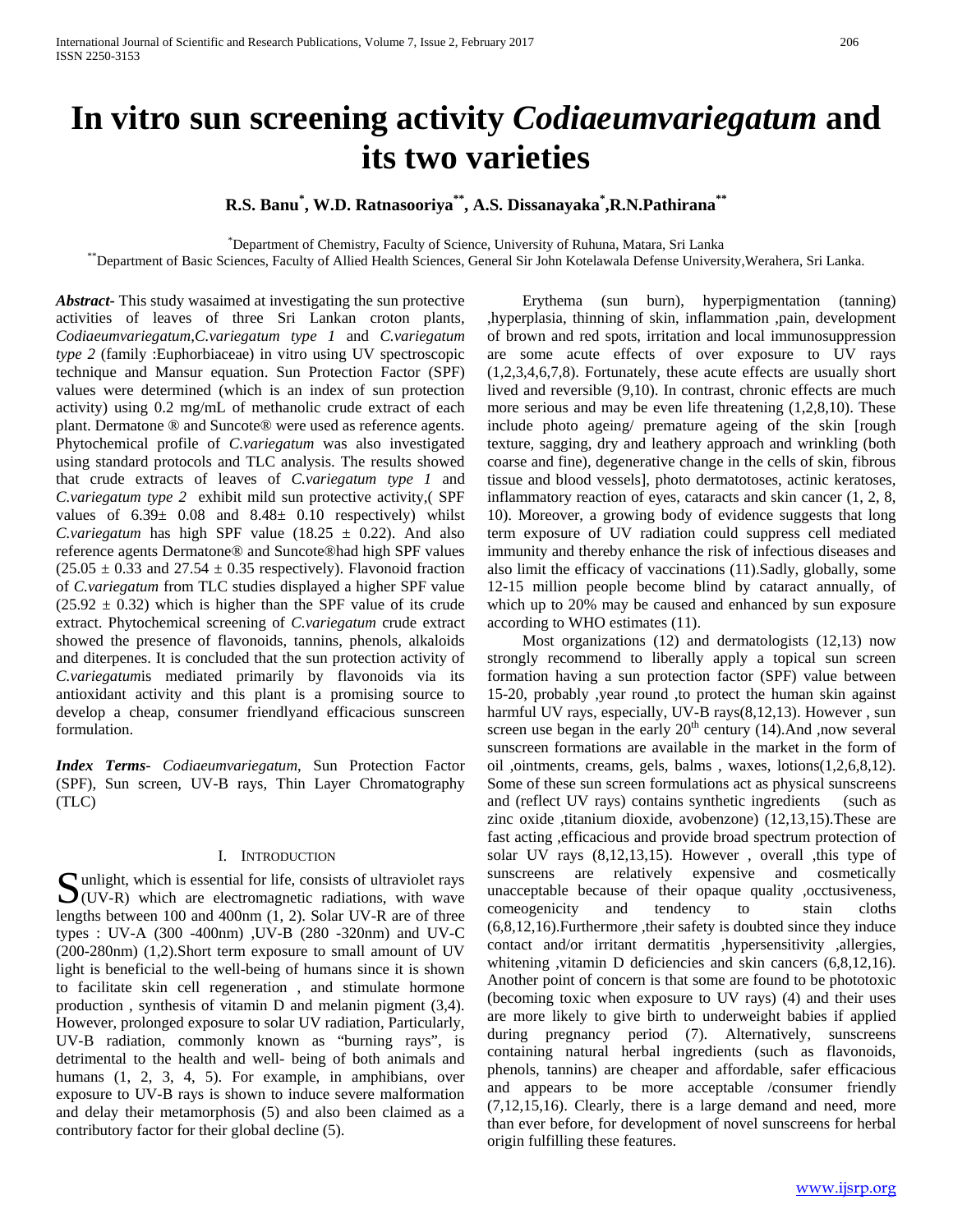Accordingly, we have initiated a programme of research to investigate the sun screen potential of selected Sri Lankan plants. So far, we have accessed the *in vitro* sun screen potential of Sri Lankan orthodox black tea made from *Camellia sinensis*leaves (17) and salt marshy plants (*Suaedamonica*, *Suaedamaritima* , *Halosarciaindica*and *Salicornia brachiata*) (18,19).

 This study investigates the *in vitro* sunscreen potential of three selected ornamental plant types (Family ; Euphorbiaceae), namely *Codiaeumvariegatum*, *C.variegatum variety 1,C.variegtum variety 2* .These are evergreen ornamental shrubs with a maximum height about 6 meters with large, simple thick leathery and shiny multi colored leaves 5-30 cm long and 0.5 – 8 cm broad which are alternatively arranged. The young leaves are usually green, yellow, red or brown in color and the color changes to gold, maroon, scarlet, purple, brown, cream or white as they mature (20). They are now wide spread in tropical regions of old and new world but were originally found in South Eastern Asian countries like Indonesia, Malaysia, Philippines, Thailand, India, and Sri Lanka (20,21). These plants only survive in outdoors in dry environments where the ambient temperature does not normally drop below  $10^0C$  (22). Cold temperatures cause loss of leaves (21,22).

 Croton species not only have ornamental value but also used in the ethnomedicineof several countries. In African, Asian and South American countries they are used in the treatment of cancer, constipation, diabetes, gastric ulcers ,digestive problems, dysentery,malaria, fever, intestinal worms, hypertension, hypercholesterolaemia ,hyperlipidaemia, inflammation ,pain (especially tooth ),amoebiasis ,,gonorrhea, wounds and weight loss (20,21,22,23).In addition, they are used as a wound healer, purgative and sedative (20).Moreover, interestingly ,leaf extraction of*C.variegatum* is shown to possess strong molluscicidal activity (24).

#### II. MATERIALS AND METHODS

 **Collection and identification of***C.variegatum,C.variegatum type 1* **and** *C.vriegatum type2* **.**

 Mature leaves of all the three plants types were collected from the garden of the Department of Chemistry ,University of Ruhuna ,Matara,Sri Lanka .(Geographical coordinates ;  $5^0$ 56  $25.8"$  N,  $80^034'$   $34.9"$  E). Plants were identified by Mr. N.P.TGunawardena, National Herbarium, Department of National Botanic Garden, Peradeniya, Sri Lanka and Dr. (Mrs) K.Fernado , Former Director of the Seed Certification and Plant Protection Center of the Agriculture Department , Peradeniya, Sri Lanka.

 Voucherspecimens of leaves of *C.variegatum variety* 1(ASD/chem/1) , *C.variegatum variety 2*(ASD/chem/2) and *C.variegatum* (ASD/chem/3) were deposited in the Chemistry lab, Department of Chemistry ,University of Ruhuna ,Sri Lanka.

## **Preparation of extracts of***C.variegatum variety 1***, C.variegatum** *variety 2* **and** *C.variegatum*

 Mature leaves of each plant type were firstly washed in running tap water and secondly in distilled water. These leaves were then air dried at room temperature (28-30 $\mathrm{^{0}C}$ ) for three days until a constant weight was reached .Each type of leaves were then cut into small pieces using razor blade. Five hundred grams

of cut pieces of each type of leaves was separatelymalevated in 500 mL of methanol (GPR grade, Merck Chemicals) for 4 days. The resulting extracts were filtered separately through cotton wool followed by Whatmann filter paper (No:1). The filtrates were evaporated to dryness using a rotaryevaporator;yeild (g/100g); *C.variegatum type 1 6.0*;*C.variegatum type 2*4.0 and;*C.variegatum*4.5. In addition to methanolicextracts, with *C.variegatum type 1* water extract (yield: 5.0g /100g) and diluteHCl extract (yield: 7.5g/100g) and withC.variegatumacidified methanolic extract (5.5g/100g) were also made .

## **Phytochemical analysis**

 The methanolic extract of *C.variegatum* were initially subjected to qualitative analysis foralkolides(using Meyer's test, Wagner's test and Dragendroff's test) tannins and phenols (FeCl3 test),flavonoids (HCl and magnesium turnings test), glycosides (kellar – killiani test) and diterpenes(Cu  $\text{(CH}_3\text{COO)}_2$ test), sterols (Liberman - Brurchard test) and diterpens (Salkowski test) (25).

#### *In vitro* **evaluation of sun protection factor (SPF).**

 Five milligrams of the dried extracts of the three croton plants were separately redissolved in 25 mL of methanol to prepare solution of 0.2 mg/mL. In addition, 0.2 mg/mL methanolic solutions of two reference sun protective agents, namelyDermatone ® and Suncote ®were also made. Absorbance of UV radiation by the methanolic extracts of three croton types, water and dilute HCl extract of *C.variegatum type 1*, and acidifiedmethonolic extract of *C.variegatum* were determined in triplicate (at  $23^{\circ}$ C with an equilibrium time of 1hr) in 1cm quartz cells, using a UH 53000 Hitachi Spectrophotometer from 290 to 320nm, at 5 min. intervals timing, methanol as the blank. Sun protection factor (SPF) value was determined using Mansur equation (10,17,25) given below.

$$
SPF = CF \times \frac{\Sigma^{320}}{290} EE(\lambda) \times I(\lambda) \times Abs(\lambda)
$$

Where  $EE$  – erythemal effect spectrum: I – Solar intensity spectrum: Abs – Absorbance of sunscreen product: CF – correction factor (=10). The value of  $EE \times I$  is a constant and predetermined.

 Following TCL analysis , the absorption spectra for the phytochemicals obtained from the characteristics 5 bands : Band 1 (diterpenes), Band 2 (flavonoids), Band 3 (alkaloids), Band 4(tannins) and Band 5(phenols) were obtained and SPF values were determined using Mansur equation (10,17,25).

#### **Statistical Analysis**

The results are given as mean  $\pm$  SEM. Statistical comparisons were made using  $X^2$  test. Significance was set at P  $< 0.05$ .

#### III. RESULTS

 Absorption spectrum profile of *C.veriegatum*methonolic extract is shown in Figure 1. As shown absorbancepeaks were evident in all three regions of the UV spectrum: UVC (2.9); UVB(2.1);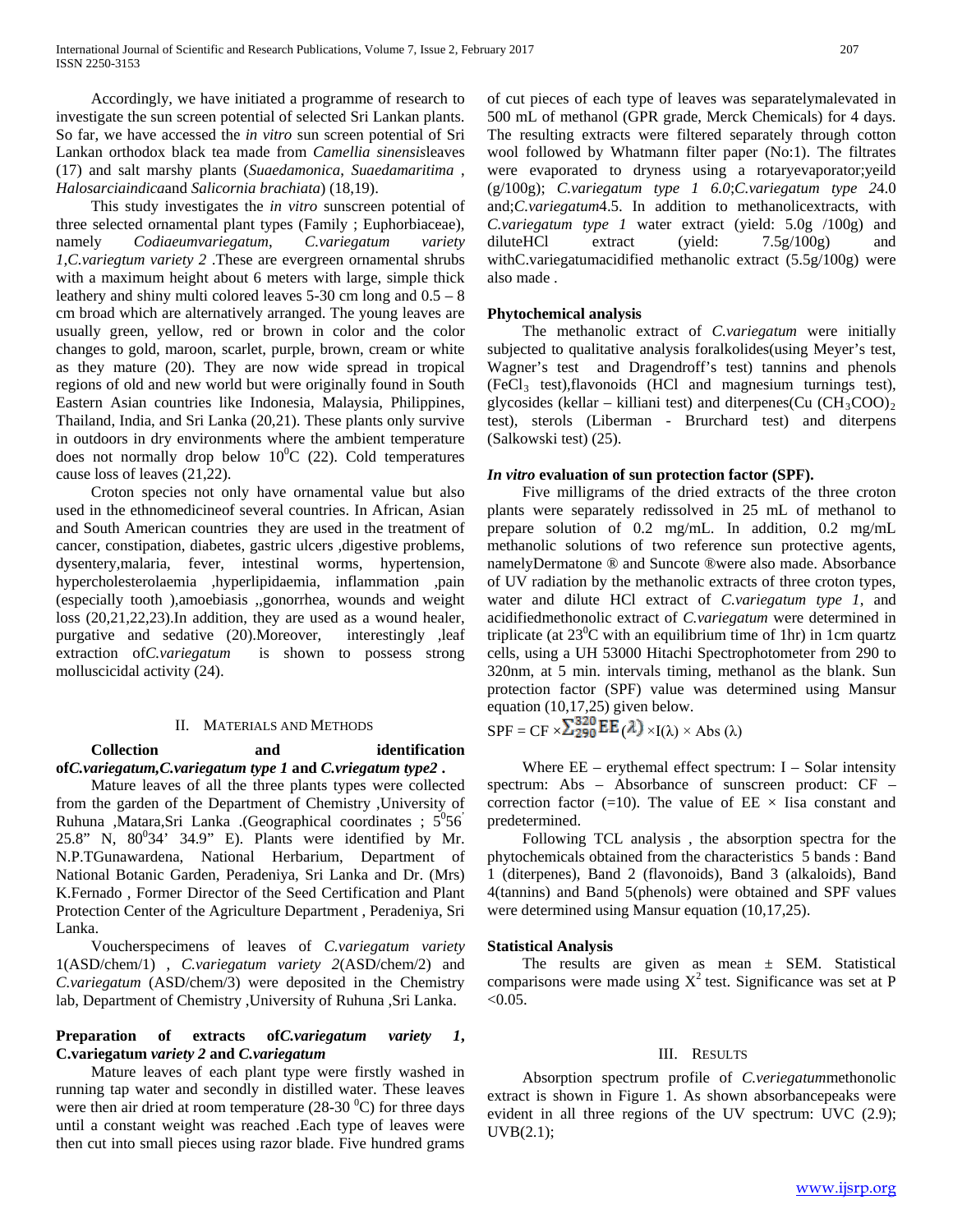UVA(2.4).



**Figure 1. Absorption spectrum of methanolic extract of** *Codiaemvariegatum*

 The results of the SPF evaluations of the crudeextracts are given in Table 1. As shown, the two reference agents exhibited high SPF values. Further, these two SPF values of the reference agent were comparable and not significantly (P>0.05) different. The lowest SPF value was shown in dilute HCl extract of *C.variegatum type1*, whilst its water extract and methonolic extracts had moderately high SPF values. However, these SPF values were significantly  $(P<0.05)$  lower than the two reference agents. In contrast, methonolic extract of *C.variegatum*showed a high SPF value, although, significantly lower (P<0.05) than the two reference agents. Furthermore, methonolic extract of *C.variegatum* extract showed high absorbance values ranging from 1.7 to 2.2 between the wave lengths tested (290-320nm) .Acidified extract of *C.variegatum*, on the other hand, exhibited a mild SPF value.

| Type of plant       | Nature of extract /<br>and reference agent | Sun<br>protection<br>factor (SPF) value |
|---------------------|--------------------------------------------|-----------------------------------------|
| C.variegatum        | Methanolic                                 | $18.25 \pm 0.22$                        |
| C.variegatum        | Acidified<br>methanolic                    | $7.34 \pm 0.09$                         |
| C.variegatum type 1 | Methanolic                                 | $6.39 \pm 0.08$                         |
| C.variegatum type 1 | Aqueous                                    | $7.11 \pm 0.09$                         |
| C.variegatum type 1 | Acidic<br>(Dilute)<br>HCl)                 | $3.80 \pm 0.05$                         |
| <b>Dermatone</b> ®  | Methanolic                                 | $25.05 \pm 0.33$                        |
| <b>Suncote®</b>     | Methanolic                                 | $27.54 \pm 0.35$                        |

#### **Table1. Sun protection factor (SPF) values of 0.2 mg/mL of**  *Codiaemvariegatum* **extracts, and reference agents Dermatone® and Suncote® (Mean ± SEM).**

 The SPF values obtained with different phytochemical fractions of the methonolic extract of *C.variegatum* are shown in Table 2. As shown, flavonoid fraction had the highest SPF value which was almost identical to the SPF values of the two reference agents and the lowest SPF values were evident with diterpene and phenol fractions.

| Class of phytochemical | Sun protection factor (SPF)<br>value |
|------------------------|--------------------------------------|
| Diterpenes (Band 1)    | $2.41 \pm 0.03$                      |
| Flevonoids (Band 2)    | $25.92 \pm 0.32$                     |
| Alkaloids (Band 3)     | $7.00 \pm 0.09$                      |
| Tannins (Band 4)       | $4.87 \pm 0.06$                      |
| Phenols (Band 5)       | $2.40 \pm 0.03$                      |

#### **Table2. Sun protection factor (SPF) value of different phytochemical fractions of methanolic extracts of**  *Codiaeumvariegatum* **(mean ± SEM).**

 As shown in Table 3, initial phytochemical analysis of methonolic extract of *C.variegatum*showed the presence of alkolides, tannins and phenols, flavonoids or diterpenes. The thin layer chromatography (TLC) conducted with butanol ; acetic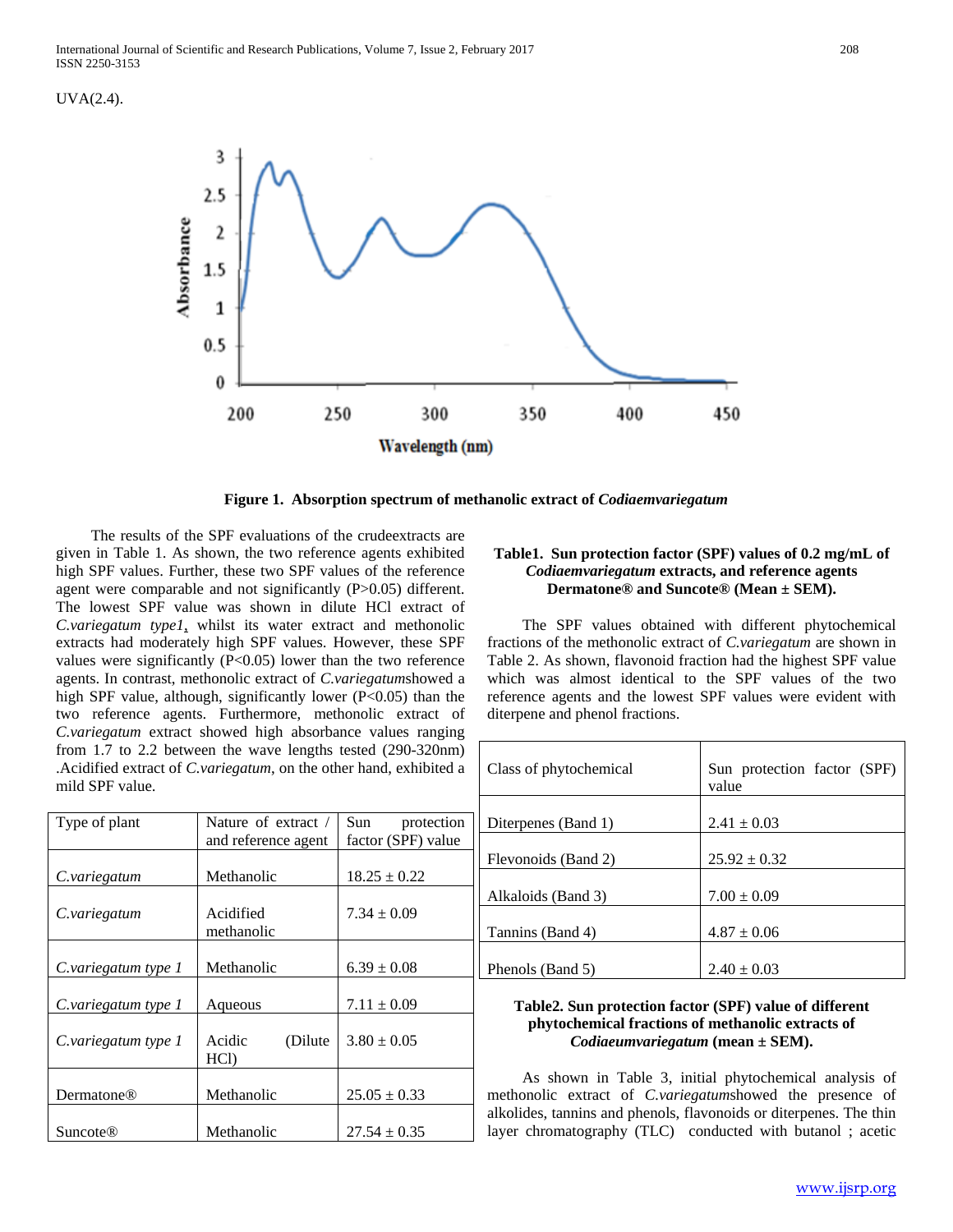acid ;water (3.5:1.4) solvent system (after trying several solvents of solvent system) revealed 5 spots (major compounds)  $(R_f)$ =0.42 ; $R_f$  =0.62;  $R_f$  =0.79;  $R_f$  =0.81 and  $R_f$  = 0.95) when visualizedunder UV light (254 nm). Compound/s from each band was then extracted in methanol and a secondTLC was carried out using the previous solvent system. The results showed 5 distinctive band with single spots indicating that there are no contaminations (Band 1,  $R_f = 0.81$ ; Band 2,  $R_f = 0.75$ ; Band 3,  $R_f$  = 0.70;Band 4,  $R_f$  =0.68 and Band 5,  $R_f$  =0.46).

 Phytochemical analysis showed that the Band 1 contains: diterpenes; Band 2 flavonoids; Band 3 alkolides; Band 4 tannins and Band 5 phenols.

| Phytochemical class | Presence /absence |
|---------------------|-------------------|
|                     |                   |
| Alkaloids           | $+++$             |
|                     |                   |
| Tannins and phenols | $+++$             |
|                     |                   |
| Flavonoids          | $+++$             |
|                     |                   |
| Diterpenes          |                   |

**+ = small amount; ++ = moderate amount; +++ = large amount**

**Table3. Phytochemical screening of methanolic extract of**  *Codiaeumvariegatum***.**

#### IV. DISCUSSION

 This study assessed the *in vitro* sunscreen activities (in term of SPF) of three varieties of Sri Lankan croton plants, namely,*C.variegatum, C.variegatumtype 1* and *C.variegatum type 2.* The efficiency of a sunscreen is generally expressed by its SPF value (8,26,27).The higher SPF value ,the more effective the agent as a sun screen (8,26,27).The SPF value of the synthetic and natural products /formulations can be investigated by using both *in vivo* and *in vitro* techniques (8,17,26,27).

 *In vivo* techniques are cumbersome, expensive, time consuming, produce variable results (depending on the subjects used) and also involves ethical issues (27). On the other hand,*in vitro* techniques are simple, quick, inexpensive, validated, more reliable and well established (2,6,10,16,17,25). Hence, we employed an *in vitro* technique using UV absorption spectroscopy (290-320nm) and Mansur equation (10,17,25).which is widely used in evaluating sun protecting potential of natural products (2,4,6,7,10,17). Since, sun protective value is known to vary with several factors such as the nature of the solvent, concentration of the tested material, duration and the temperature equilibration ,type of cuvette used and the quality of the spectrophotometer (6,17,27), methonolic extracts of croton varieties having a concentration of 0.2 mg/mL , an equilibrate time of 1hr, an ambient temperature of  $23^0C$ , and high quality 1cm quartz cells and well calibrated spectrophotometer were used as done previously by us (17,18,19)

and other investigators (6,7,27). Hence, the results obtained are valid, reliable and meaningfully compared and interpreted with all of other workers.

 The results clearly demonstrated that at 0.2 mg/mL concentration (a low concentration) of methanolicextracts of*C.variegatum variety 1* and *C.variegatum variety 2* have mild sun protective activity whilst C.variegatumhas profound sun protective activity *in vitro.* In contrast, water extract, HCl extract or acidified methanolic extracts had poor sun protection activity. This is a novel finding for any croton species worldwide. Further, the results indicate the high potential of developing cheap and a promising herbal sun protective formulation based on *C.variegatum*; in SPF ranking, SPF values 2-12, 12-30 and >30 are regarded as having mild, medium and maximum sun protective activity (8), and the SPF value of 18.25 suggest that this extract is capable of protecting the skin against 93% of normal solar UV-B rays (28). Nevertheless, SPF value of*C.variegatum* was 27-33% lower than the two reference agents tested ,yet ,it passes the threshold SPF value of a good sunscreen : most organizations and dermatologists recommended to liberally apply topical sunscreen formulations having SPF values 15 or more 15-30min before exposure to sun to minimize normal effects of suns UV.B rays (12,13). Another plus point for *C.variegatum* to be developed as a potential sunscreen is its high absorbance values (1.6 to 2.2) exhibited over a wide range of absorbance (between 290-320) : it is claimed that wider the range of absorbance of a photoprotective formulation higher would be its effectiveness in preventing sunburns resulting from solar UV B rays (27).

 Large number of studies have shown that UV-B rays trigger the production of free radicals such as  $^{\circ}O_{2, HOO}$ ,  $^{\circ}OH$  in the human skin (1, 2, 10, 16). Free radicals are now implicated with UV-induced photodamage in the skin (1, 2). Further, sunscreen activity of many effective herbal formulations are attributed mainly to their antioxidant activity (ability to quench free radicals) (1,2,10) and nowadays, many commercially available sunscreens are enriched with antioxidants like vitamin E (2,15,28). Powerful antioxidant activity has been shown in*C.variegatum* extracts (29), and, thus, a strong possibility exist that sun protective activity evident in this study, particularly, with the methanolic extract of *C.variegatum* is mediated through its antioxidant activity. Qualitative photochemical analysis and TLC studies revealed the presence of phenols, tannins, flavonoids, diterpenes and alkaloids. Ofthese, it is well established that flavonoids (mainly), phenolics and tannins are strong antioxidants (26, 29, 30). Further, the SPF value obtained with flavonoid fraction of *C.variegatum* was significantly increased (upto  $25.92 \pm 0.32$ ) from the SPF value (18.25  $\pm$  0.22) of its crude methanolic extract whilst the SPF value obtained for diterpenes (2.41  $\pm$  0.03), alkaloids (7.0 $\pm$  0.09), tannins (4.87  $\pm$ 0.06) and phenols  $(2.40 \pm 0.03)$  were significantly lowered. These observations clearly indicate that the sun protective activity of *C.variegatum* is mediated via itsflavonoids. Interestingly, UV absorbing other constituents are also reported in plants growing in arid environments (31). In addition, an increase in UV absorbing constituents has been demonstrated when leaves are artificially exposed to UV rays (31). Possibility exists that these phytoconstituents are also present in croton species as well and contribute, at least partly, to the sun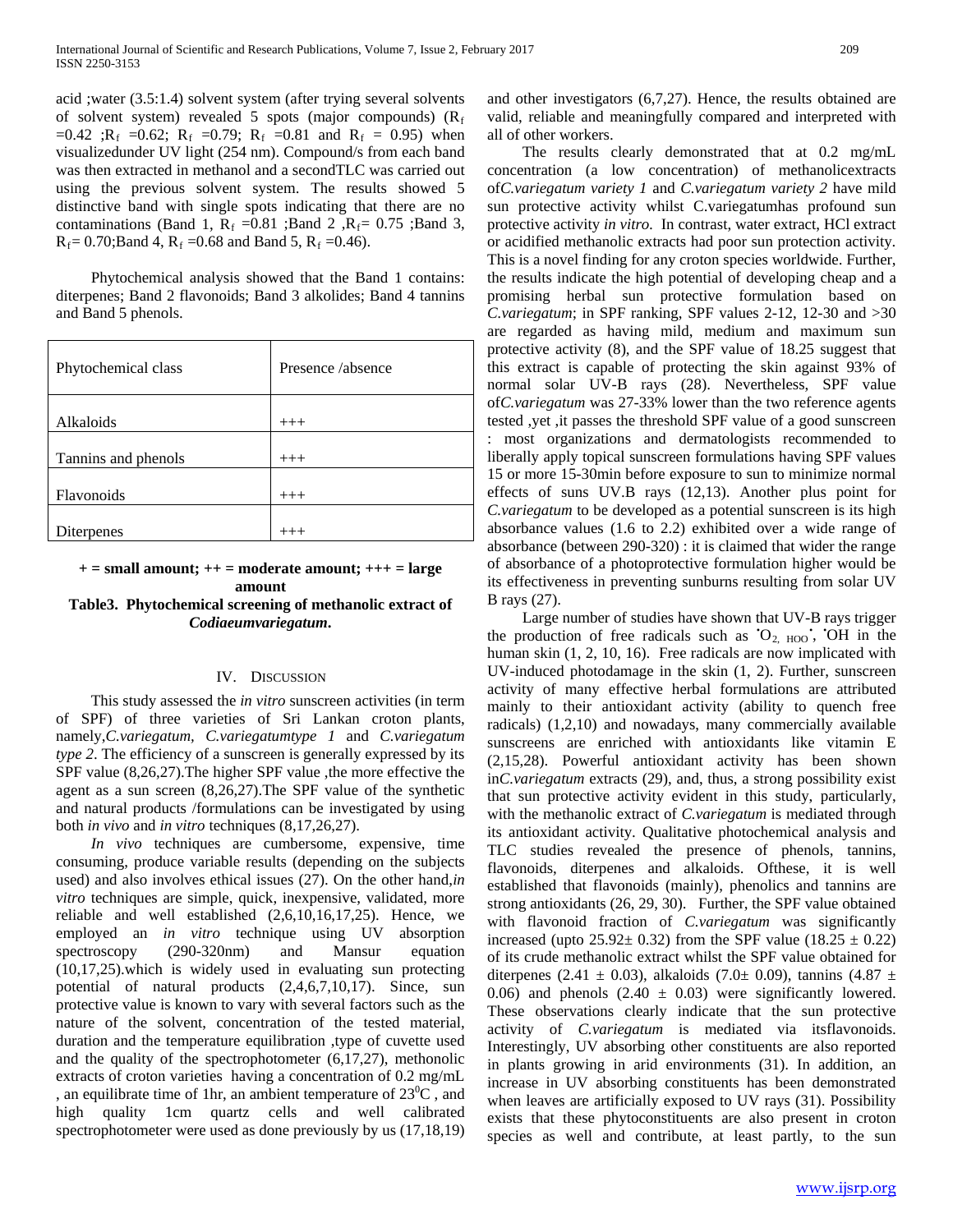protective activity of the plants examined in this study. Further studies are wanted to confirm these notions.

 *In toto* the present study established methanolic extract of the*C.variegatum,C.variegatum type 1* and

 *C. variegatumtype 2*possesses marked sun protective activity in vitro which is mediated, primarily by flavonoids via their antioxidant actions. A strong possibility exists to develop a safe, cheap, consumer friendly and readily available sun protective topical formation from *C.variegatum* leaves.

#### ACKNOWLEDGEMENT

 Secretarial assistance of Ms. EranthiNaotunna is highly appreciated.

#### **REFERENCES**

- [1] Herrling, T., Jang,J., Fuchs, J., UV generated free radicals (FR)) in skin and hair ,Their formation, action,elimination and prevention  $-A$  general view . SOFW J. 2007, 133, 2-11.
- [2] Mishra, A.K., Mishra, A., Chattopadhyay, P., Herbal cosmeceuticalsforphotoprotection from ultraviolet B radiation. A review. Tropical J. Pharm .Res. 2011, 10, 351-360.
- [3] Duraisami, A., Narayanaswarmy, N., Sebestian, A., Balakrishnan, H.P. Sun protection and anti-inflammatory activities of some medicinal plants. Int.J.R. Cosmetic Sci. 2011, 1, 13-16.
- Keerthana, A. Sun protective activity of herbal drugs A review. Asian J. Pharm.Ana. 2014, 4, 45-46.
- [5] Jayawardena, V., Rajakaruna, R. Understanding possible etiologies of amphibian crisis in Sri Lanka. Frog Log. 2013, 21, 47-49.
- [6] Dutra, E.A., Oliveira, D.A.G.C., Kedor Hackmann, M.I.R.M., Santoro, M.I.R.M. Determination of sun protection factor (SPF) of sunscreen by ultraviolet spectrophotometery. Brazilian J.Pharm.Sci. 2004, 40, 381-385.
- [7] Kulkarni, S.S., Bhalke, R.D., Pande, V.V., Kendre, P.N. Herbal plants in photoprotection and sunscreen activity : an overview. Indo American J.Pharm. Res. 2014, 4, 1104-1112.
- [8] Fauci, A.S., Braunwald, E., Kasper, D.L., Hauser, S.L., Longo, J.L., Loscalzo, J. Harrison's Principles of Internal Medicine 17<sup>th</sup>edition, New York , McGrow- Hill 2008, p.350-355
- [9] Gupta, D. UV absorbing properties of some plant derived extracts. Res. J.Chem.Enviorn .Sci. 2013, 1, 34-36.
- [10] Roy, A., Sahu, R.K., Matlam, M., Deshmukh, V.K., Dwivedi, J., Jha, A.K. *In vitro* techniques to assess the proficiency of skin care cosmetic formulation. Pharmacog.Rev. 2013, 7, 97-106.
- [11] World Health Organization / Ultraviolet radiation and Intersunprogramme <http://www.who.int/UV/health/eu>(Accessed May 12, 2016).
- [12] Facts about sunscreen [http://www.melanomafoundation.org/prevention/facts htm](http://www.melanomafoundation.org/prevention/facts%20htm) (accessed November 11, 2016).
- [13] Latha, M.S., Martis,J., Shoba, V., Shinde, R.S., Bangera, S., Krishnankutty, B., Bellary, S., Varughese, S., Rao, P., Kumar, B.R.N. Sun screening agents. A review. J. Clin. Aesthet. Dermatol. 2013,6,16-26.
- [14] Khazaeli, P., Mehrabani, M. Screening of sun protective activity of the ethyl acetate extracts of some medicinal plants. Iranian J.Pharm. Res. 2008, 7, 5-9.
- [15] Anitha, J. Medicinal plants used in skin protection. Asian J.Pharm . Clin. Res. 2012, 5, 35-38.
- [16] Korac, R.R., Khambholja, K.M. Potential of herbs in skin protection from ultraviolet radiation. Pharmacogn. Rev. 2011, 5, 164-173.
- [17] Ratnasooriya, W.D., Jayakody, J.R.A.C., Rosa, S.R.D., Ratnasooriya, C.D.T. *In vitro* sun screening activity of Sri Lankan orthodox black tea (*Camelliasinensis*inn) World J. Pharm.Sci. 2014, 2, 144-146.
- [18] Ratnasooriya, W.D., Pathirana, R.N., Dissanayake, A.S., Samanmali, B.L.C., Desman, P.H. Evaluation of*in vitro* sunscreen activities of salt marshy plants *Suaedamonoica, Suaedamaritima and Halosarciaindica* .Int. J.Pharm.Res. Allied Sci. 2016, 5, 15-20.
- [19] Ratnasooriya, W.D., Pathirana, R.N., Dissanayake, A.S., Samanmali, B.L.C., Desman, P.H., In vitro sun screening activity of salt marshy plant *Salicornia brachiate*. Int.J.Sci.Res Publications 2016, 6.235-238.
- [20] Salatino, A., Salatino, M.L.F., Negri, G. Traditional uses, chemistry and pharmacology of Croton species (Euphorbiaceae) J.Braz.Chem.Society. 2007,18,11-33.
- [21] Larbie,C., Abboah-ollei,O. Anticancer property of some ornamental plants on knustcampus,Kumasi, Ghana. Int.J.Phytopharmacol. 2014,5, 366-370.
- [22] Akintola, A.J., Oyegoke, O.O., Ikusebiala, I.M. Morphometry and preferred feeding site of Egyptian meclybug (Iceryaaegyptiaca. Dougles) on croton *Codiaeumvariegatum*plant Int.J.AppliedAgri.Apicul.Res. 2013, 9,189-195
- [23] Sangeetha, G., Krishna, L.M., Aruna, G., Babu, M.S., Balammal, G. Study of wound healing activity ofroot of *Cordiaeumvariegatrum* .Innovative Drug Discovery 2011,1, 19-23.
- [24] Yadav, R.P., Singh, A. Toxic effect of two common Euphorbides against fresh water target snail Lymnaeaacuminata and *Indoplanorbisexustus* in ponds. New York.Sci.J. 2013,6, 18-22.
- [25] Saraf.S., Kaur, C.D. Phytoconstituents as photo reactive novel cosmetic formulations Pharmacogn.Rev. 2010, 4, 1-11.
- [26] Ebrahimzadeh, M.A., Enayatifard,R., Khalili, M., Ghafferloo, M., Sadeedi, M., Charati, J.Y. Correlation between sun protection factor and antioxidant activity, phenol and flavonoids contents of some medicinal plants . Iran J.Pharm.Res. 2014,13,1041-1047.
- [27] Mbanga, L., Mulenga, P.T., Mpiana, K., Bokolo, M., Mubawa, M, Mvingu, K. . Determination of sun protection facror (SPF) of some body creams and lotions marketed in Kinshasa by ultraviolet spectrometer. Int.J.AdvanceRes.Chem. Sci. 2014,1,7-13.
- [28] How does sunscreen work ? www.civescience.com / 32666-how-doessunscreen work.html (accessed December 07, 2015)
- [29] Saffoon, N., Uddin,R., Subhan,N., Hossain,H., Reza,H.M., Alam,M.D.A. *In vitro* antioxidant activity and HPLC-DAD system based phenolic content analysis of *Codiaeumvariegatum*found in Bangladesh. Adv.Pharm.Bull.2014, 4, 535-541.
- [30] Dai, J., Mumper, R.J. Plant phenolics: Extraction, analysis and their antioxidant and anticancer properties. Molecules 2010,15,7313-7352.
- [31] .Rao, G.M.N, Marty, P.P. Morphological and anatomical features of *Salicornia brachiate*. Roxb. J.Biol.Chem.Res. 2013, 30,887-891.

#### AUTHORS

**First Author:**R.S. Banu, Undergraduate Student, Faculty of Science, University of Ruhuna, Matara, Sri

**Lank[a.rameesdeen.sabra@yahoo.com](mailto:rameesdeen.sabra@yahoo.com)**

#### **Second and Corresponding**

**Author:**WanigasekaraDayaRatnasooriya,Senior Professor, Department of Basic Sciences, Faculty ofAllied Health Sciences, General Sir John Kotelawala DefenseUniversity, Sri Lanka. [Wdratnasooriya@kdu.ac.lk](mailto:Wdratnasooriya@kdu.ac.lk)

**Third Author:**Dr. A.S. Dissanayaka, Senior

Lecturer,Department of Chemistry, Faculty of Science,

University of Ruhuna, Matara, Sri Lanka.

[asdissanayake2014@gmail.com](mailto:asdissanayake2014@gmail.com)

**Fourth Author:**RanjithPathirana, Senior Professor, Departmentof Basic Sciences, Faculty of Allied Health Sciences, General SirJohn Kotelawala Defense University, Sri Lank[a.rmedchem@gmail.com](mailto:rmedchem@gmail.com)